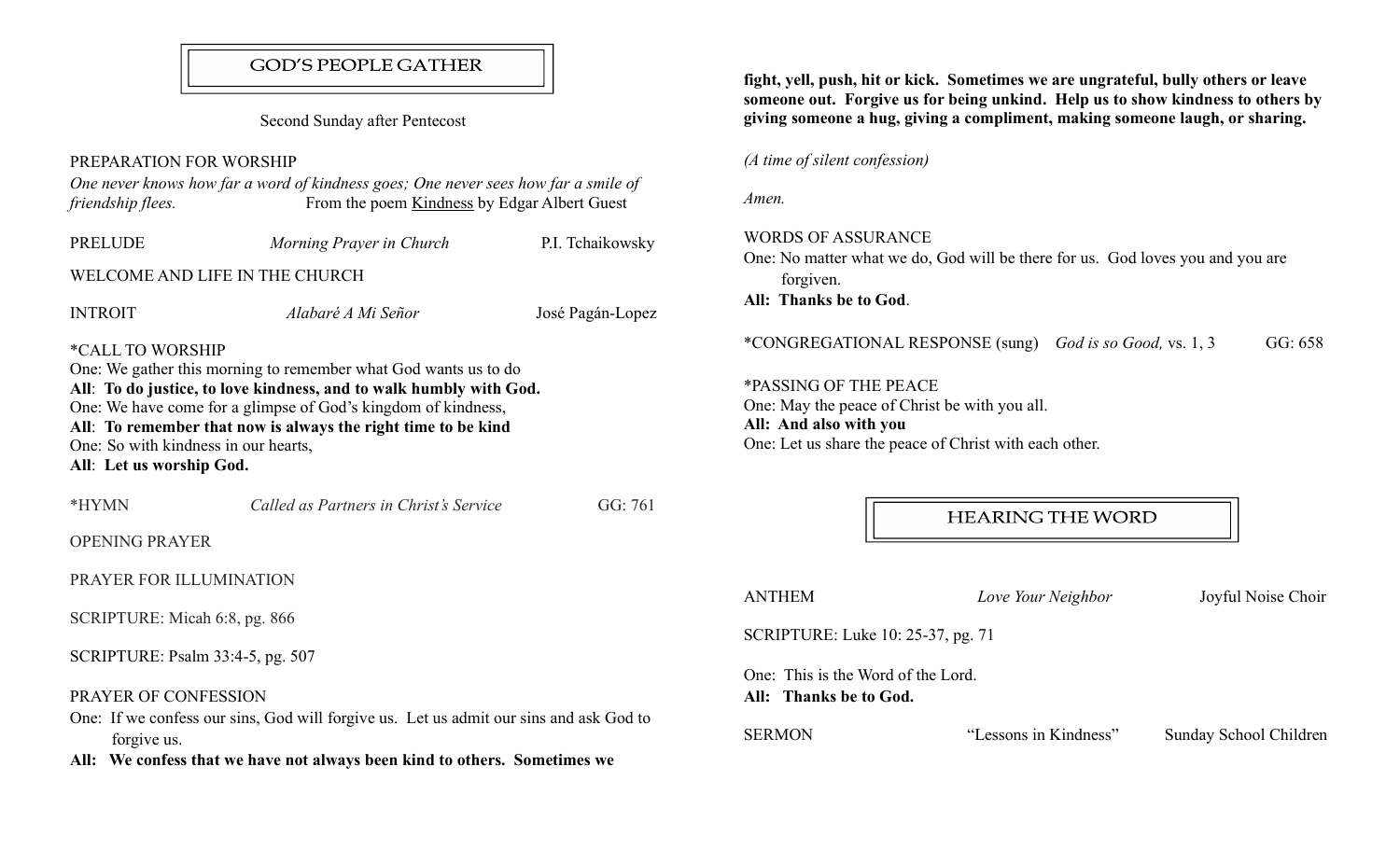### MESSAGE FROM PASTOR ABBIE

# RESPONDING TO THE WORD

**OFFERING** 

OFFERTORY Von Fremden Landern und Menschen R. Schumann

\*DOXOLOGY Praise God, from Whom All Blessings Flow All: Praise God, from whom all blessings flow; Praise God all creatures here below;

 Praise God above ye heavenly host; Creator, Christ, and Holy Ghost

JOYS AND CONCERNS

#### PRAYERS OF THE PEOPLE AND THE LORD'S PRAYER

All: Our Father, who art in heaven, hallowed be Thy name. Thy kingdom come, Thy will be done on earth as it is in heaven. Give us this day our daily bread and forgive us our debts as we forgive our debtors. And lead us not into temptation but deliver us from evil. For Thine is the kingdom and the power and the glory forever. Amen.

GOING OUT INTO THE WORLD

\*HYMN Will You Let Me Be Your Servant GG: 727

\*BENEDICTION

All kids: Go in peace to share love and kindness with everyone you meet.

CHORAL BENEDICTION Jazz Alleluia Thomas Benjamin

POSTLUDE Trumpet Voluntary William Goodwin

\*All who are able please stand.